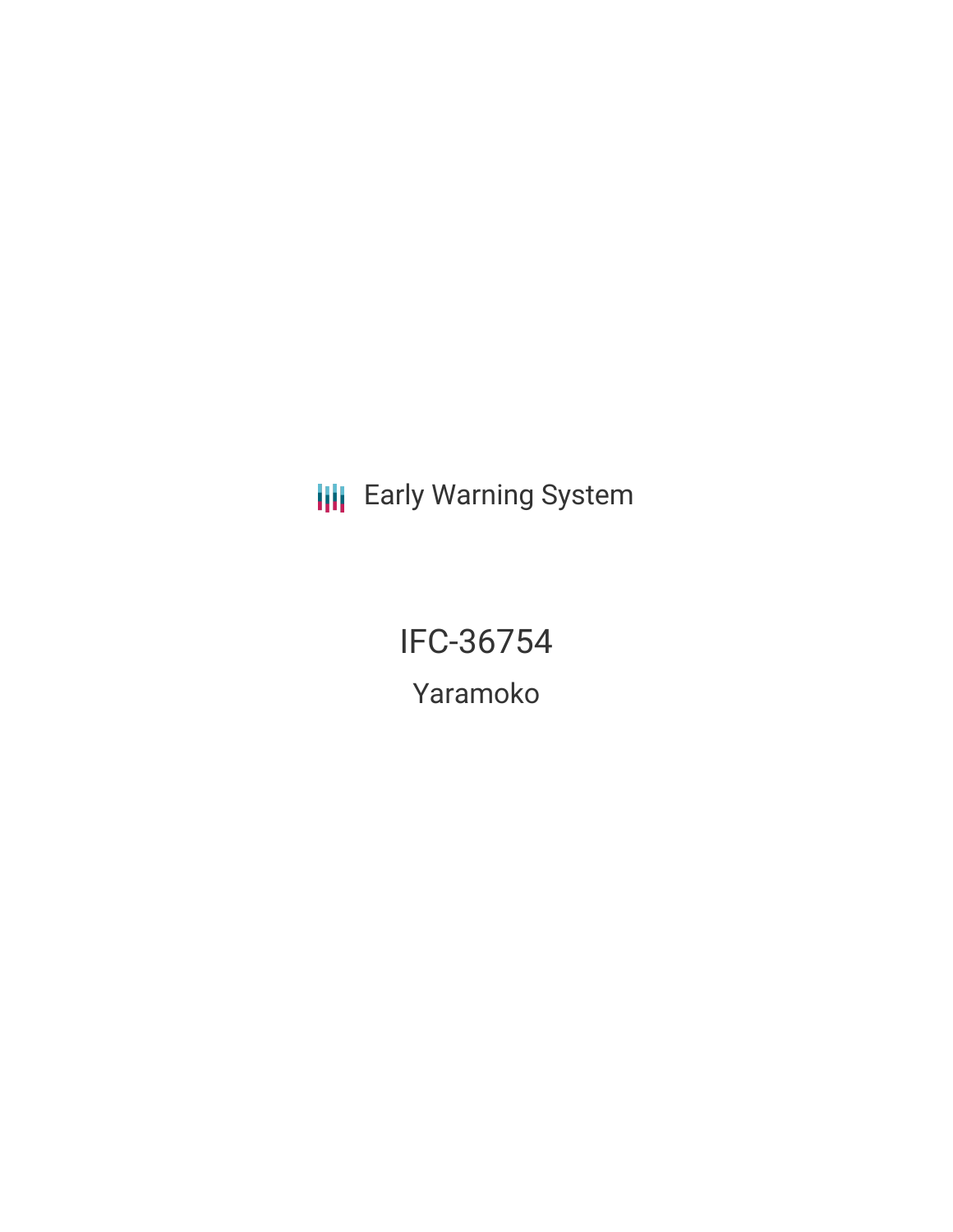# **Quick Facts**

| <b>Countries</b>                | Burkina Faso                                            |  |  |  |
|---------------------------------|---------------------------------------------------------|--|--|--|
| <b>Financial Institutions</b>   | International Finance Corporation (IFC)                 |  |  |  |
| <b>Status</b>                   | Active                                                  |  |  |  |
| <b>Bank Risk Rating</b>         | A                                                       |  |  |  |
| <b>Voting Date</b>              | 2015-08-07                                              |  |  |  |
| <b>Borrower</b>                 | Roxgold Inc                                             |  |  |  |
| <b>Sectors</b>                  | Mining                                                  |  |  |  |
| <b>Potential Rights Impacts</b> | Healthy Environment, Labor & Livelihood, Right to Water |  |  |  |
| <b>Investment Type(s)</b>       | Equity                                                  |  |  |  |
| <b>Investment Amount (USD)</b>  | $$23.60$ million                                        |  |  |  |
| <b>Project Cost (USD)</b>       | \$130.00 million                                        |  |  |  |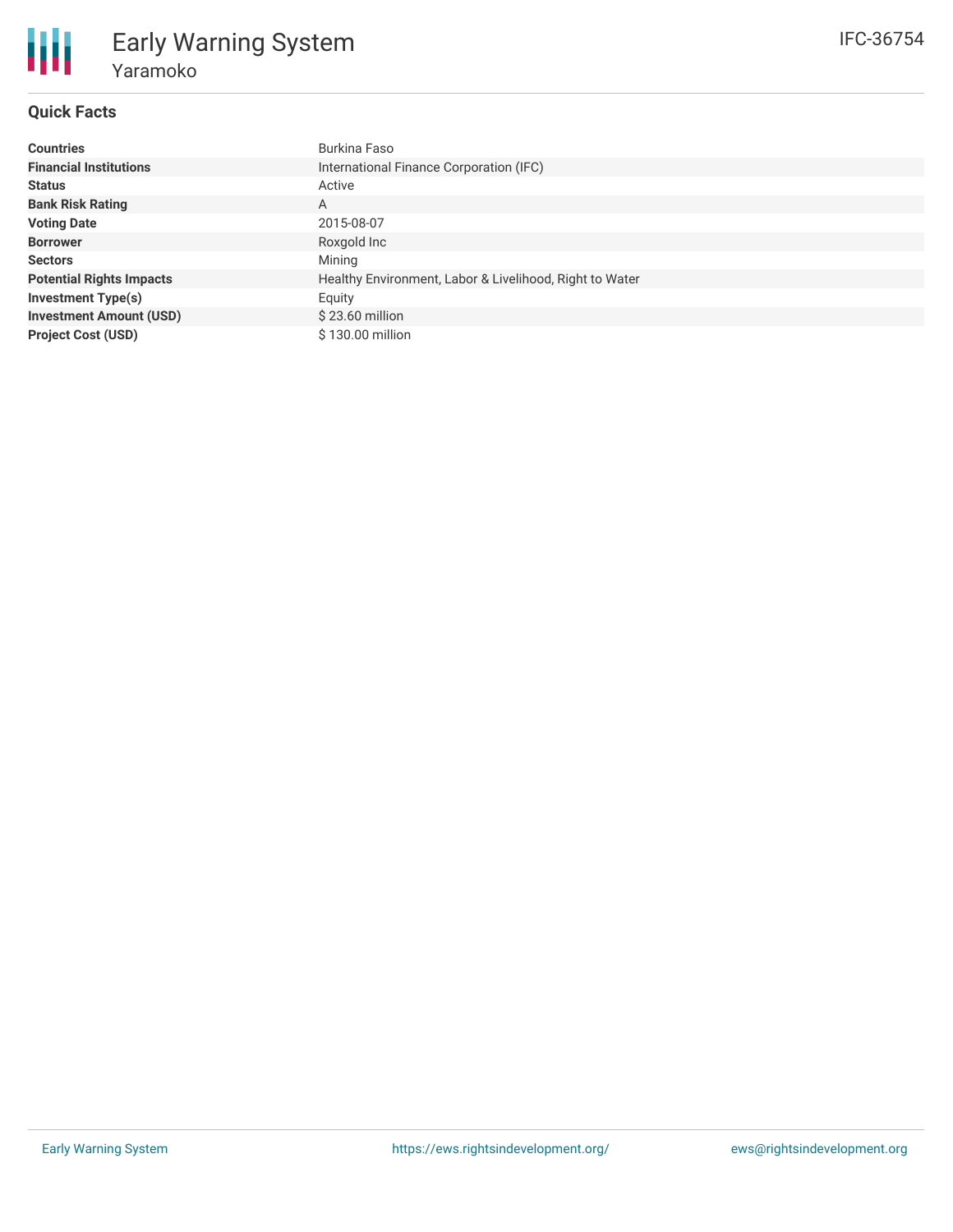

# **Project Description**

Yaramoko Gold Project is to be implemented in an area known as the 55Zone, which has a deposit of nearly 2.4 million tons of ore and containing about 1 million ounces of gold. The company is considering an underground mine operation to a depth of 700m, using the method of inclined selective open stopping and long-hole drilling. The amount of the ore to be mined will be around 270,000 tonnes per year for a production of approximately 100,000 ounces of gold/year. The plant will be supplied with water from a dam built in the northeast of the deposit, with a capacity of 0.2 million m3. The mine power supply will be through the use of a power plant running on fuel oil. It involves connection to the SONABEL grid from the existing Pa-wonâ line. The expected development impacts include: (i) local economic development within an IDA country through generation of direct and indirect employment opportunities; (ii) fiscal receipts in the form of taxes, royalties and dividends, and foreign exchange and diversification of the local economy; (iii) community development; and (iv) setting good benchmarks in environmental and social sustainability.

Location: The Yaramoko Gold Project is located near the town of Bagassi at approximately 200km southwest of Ouagadougou in the Balé Province of western Burkina Faso. The Yaramoko exploration permit is located in the rural commune of Bagassi in the province of Balé, in the Boucle du Mouhoun region.

Resources needed: Land acquisition – namely agricultural fields used for sorghum, corn, cotton, and peanut production with a surface area of approximately 418 hectares.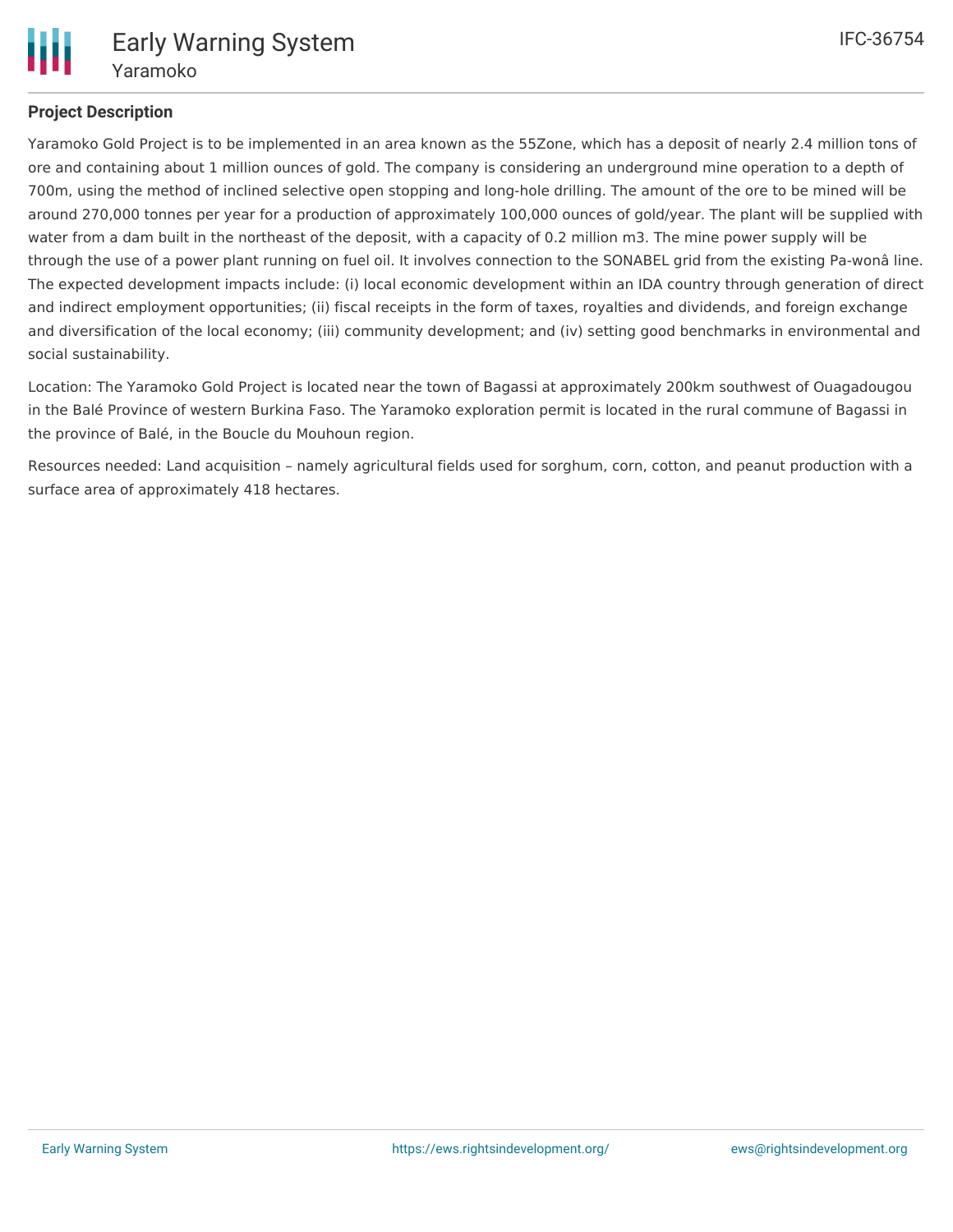## **Early Warning System Project Analysis**

Risk Assessment: Category A.

This is a Category A project according to IFC's environmental and social review because the project has the potential for resulting in significant adverse environmental and social impacts that will be diverse and irreversible.

### APPLICABLE SOCIAL & ENVIRONMENTAL STANDARDS

PS 1 – Assessment and Management of Environmental and Social Risks and Impacts- this safeguard is triggered because "potential negative impacts include loss of wildlife habitat, poaching, disturbance of wildlife nesting regime, landscape change and loss of trees(5,582 trees have been identified on the perimeter of the mining project). Potential immigration and population growth associated with a large influx of people searching for jobs may result in negative socioeconomic and environmental impacts as it strains the existing inadequate basic infrastructure. This could increase the extent of issues related to the access to social services.

PS 2 - Labor and working conditions- this safeguard is triggered because "Roxgold employs approximately 120 direct and 230 contractor staff." Roxgold has to meet its local hiring targets of 80% from the immediate vicinity of the mine, 10% regional and 10% national and has to strive to spread the benefits of direct and indirect employment as broadly as possible in the local area.

PS 3 - Resource Efficiency and Pollution Prevention- this safeguard is triggered because "Roxgold will produce a wide range of waste from its operations including hazardous waste (used hydrocarbons, expired chemicals, cyanide boxes, paints, lead batteries), non-hazardous industrial waste (paper, packaging material, kitchen waste, building rubble, non-hydrocarbon filters), salvageable/recyclable material (scrap metal, pipes, used tires, empty drums and scrap wood) and medical waste. Primary sources of air emissions will include particulates from mining and processing (particularly crushing) and dust from vehicles movements as well as fuel combustion. Primary sources of noise at Yaramoko will include excavation, blasting, drilling, rock crushing, vehicles engine and movement and stockpiling."

PS 4 – Community Health, Safety and Security- this safeguard is triggered due to "the risk to community safety for the population close to the operations. Local communities in some areas are likely to consider dust generated from the operations as an irritant. Other health risks associated with the area like STDs and HIV/AIDS may be exacerbated by in-migration or other changes."

PS 5 – Land Acquisition and Involuntary Resettlement- this safeguard is triggered because "a total of 141 agricultural fields used for sorghum, corn, cotton, and peanut production with a surface area of approximately 418 ha will be impacted requiring compensation to the landowners and traditional land users on an annual basis and for a five year period."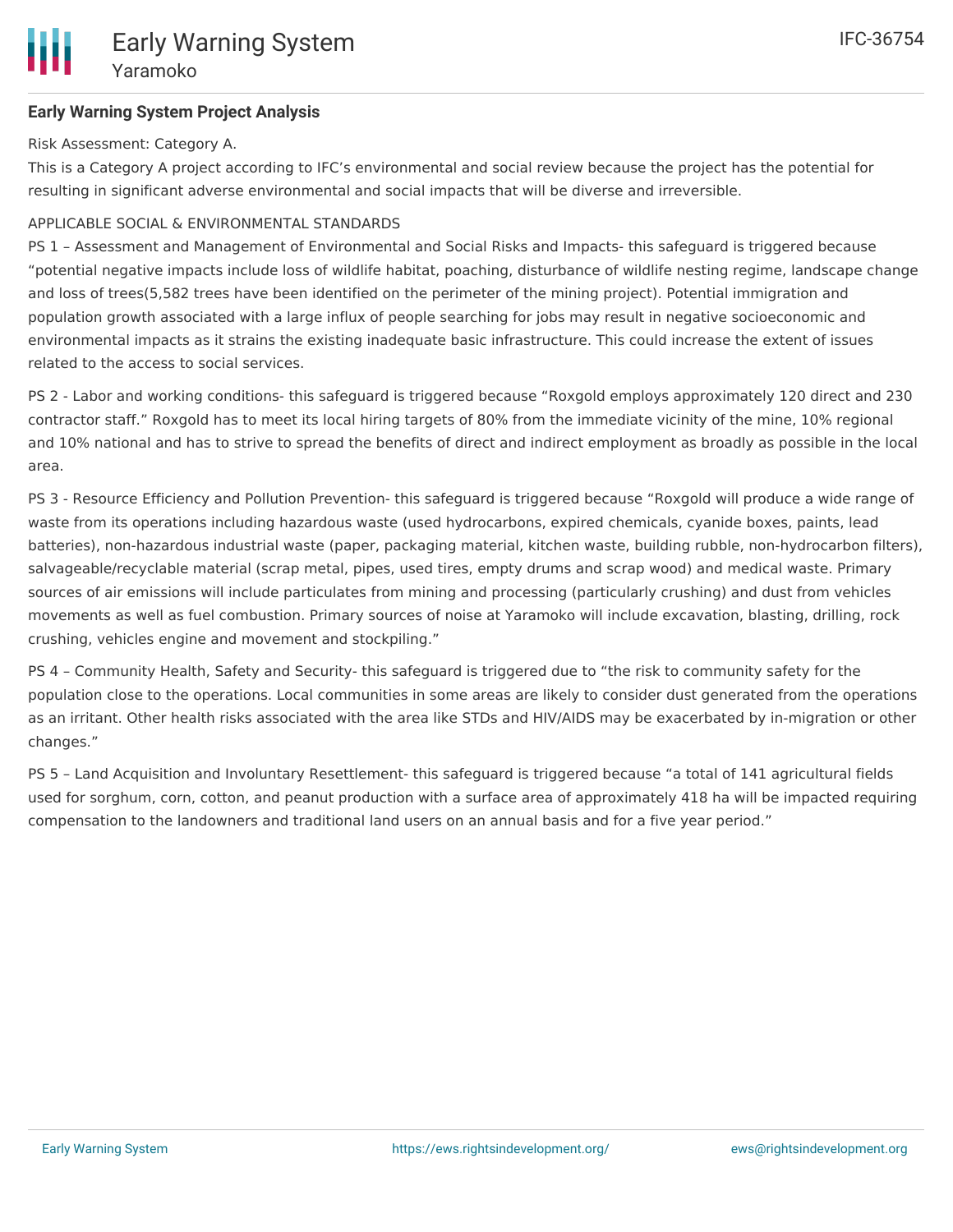## **People Affected By This Project**

#### OUR RISK ASSESSMENT

Based on the World Bank's project documents, this project poses potential risks to the following human rights:

## Right to a Healthy Environment:

Potential harmful impacts identified in bank documents include air pollution caused by emissions by heavy machinery and dust during excavation; production of solid and liquid hazardous including heavy metals, asbestos tar and oils; water pollution resulting from the discharge of industrial waste water and reductions in groundwater; disruption of ecological systems, particularly during excavation for steel pipelines; threats to plant and animal life posed by the production of two highly toxic, hazardous, and flammable substances (Tertiobutylmercaptin and Methylehylsulphide). An environmental and social assessment for the project notes that impacts resulting from any damage to or leaks from the pipelines may be permanent and highly severe.

#### Right to Water:

Current estimates of mine water requirements are roughly 224,256 m3 per year. Existing resources may not be sufficient to meet the needs of the mine and populations as water reservoirs are already the subject of high demand (grazing, irrigation, fishing, etc.). Water points formed during the rainy season may not sustainable. Project implementation is likely to cause changes in surface water quality, change in groundwater quality, lowering of groundwater table and change in rainwater flow system affecting water availability and quality.

#### Right to Culture:

The history of the project area shows that the community is strongly attached to their culture. There is a "sacred site" known as Sinle, and a graveyard of fourteen artisanal miners located within the footprint of the project area and is a home to five cultural sites all of which are likely to be affected during project implementation.

#### Right to Livelihood:

Project implementation is likely to lead to loss of income for it will affect 339 agricultural fields used by the communities in the project area. The occupation of farmlands by the project is likely to result in an annual theoretical loss of about 580 tons of grain. The food deficit which may result from this situation will lead to an increase in nutritional diseases, poverty and food prices. With regard to livestock production, the construction and operation activities of the underground mine may result in a reduction of grazing areas of about 760 hectares. This will affect livestock production which is the major economic activity in the dry season. Project implementation may also affect artisanal gold mining which is highly developed in the direct impact area of the project and a significant source of revenue for the people in the project area.

#### Labor Rights:

As noted above, the labor safeguard is triggered because "Roxgold employs approximately 120 direct and 230 contractor staff." Care must be taken in project implementation to ensure that labor rights of the direct and contractor staff are respected, including use of occupation safety measures and training in the management and disposal of hazardous wastes.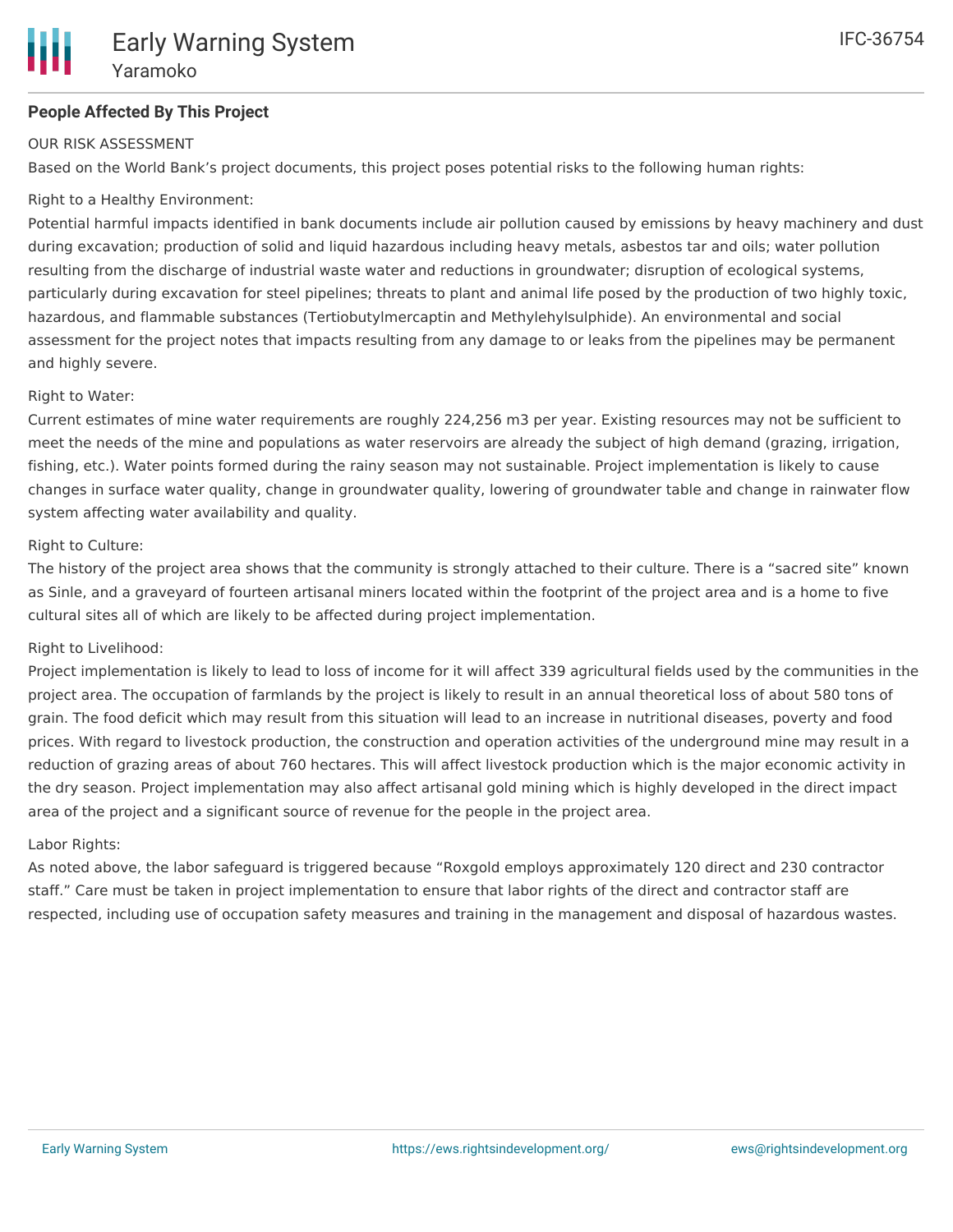# **Investment Description**

• International Finance Corporation (IFC)

Bank financing: International Finance Corporation

Borrower: Roxgold Inc. Roxgold is a gold exploration and development company with headquarters in Toronto, Canada. Amount of bank loan or investment: US\$23.6 million

Total project cost: US\$130million.

Other sources include debt commitments of US\$75 million from two European based commercial lenders, cash at hand of US\$40 million and an option to have US\$15 million in vendor financing.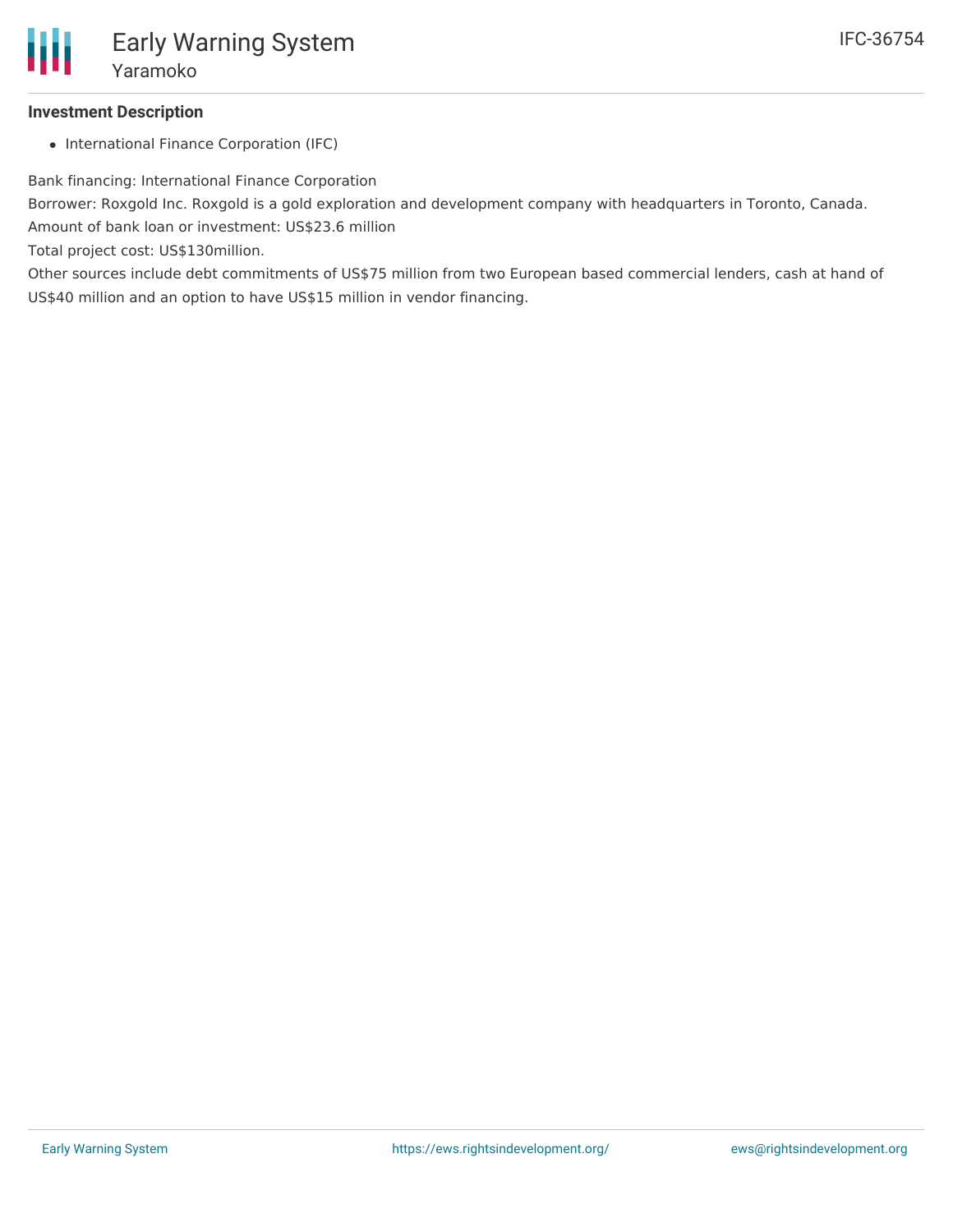

# **Private Actors Description**

Roxgold has a market capitalization of C\$207 million (approximately US\$166 million) as of June 17, 2015. Roxgold's major shareholders are Appian Capital (16.4%), 1832 Asset Management (11.9%), M&G Investment Management (8.8%) and African Lion (8.4%). Board and management hold approximately 6%.

The Project is owned by Roxgold Sanu S.A., a Burkina Faso registered company 90% owned by Roxgold. The government of Burkina Faso has a 10% carried interest in Roxgold Sanu free of all charges and cannot be diluted. Roxgold obtained a 100% interest in the Project through acquisitions and earn-in agreements with Riverstone Resources, a Canadian junior mining company.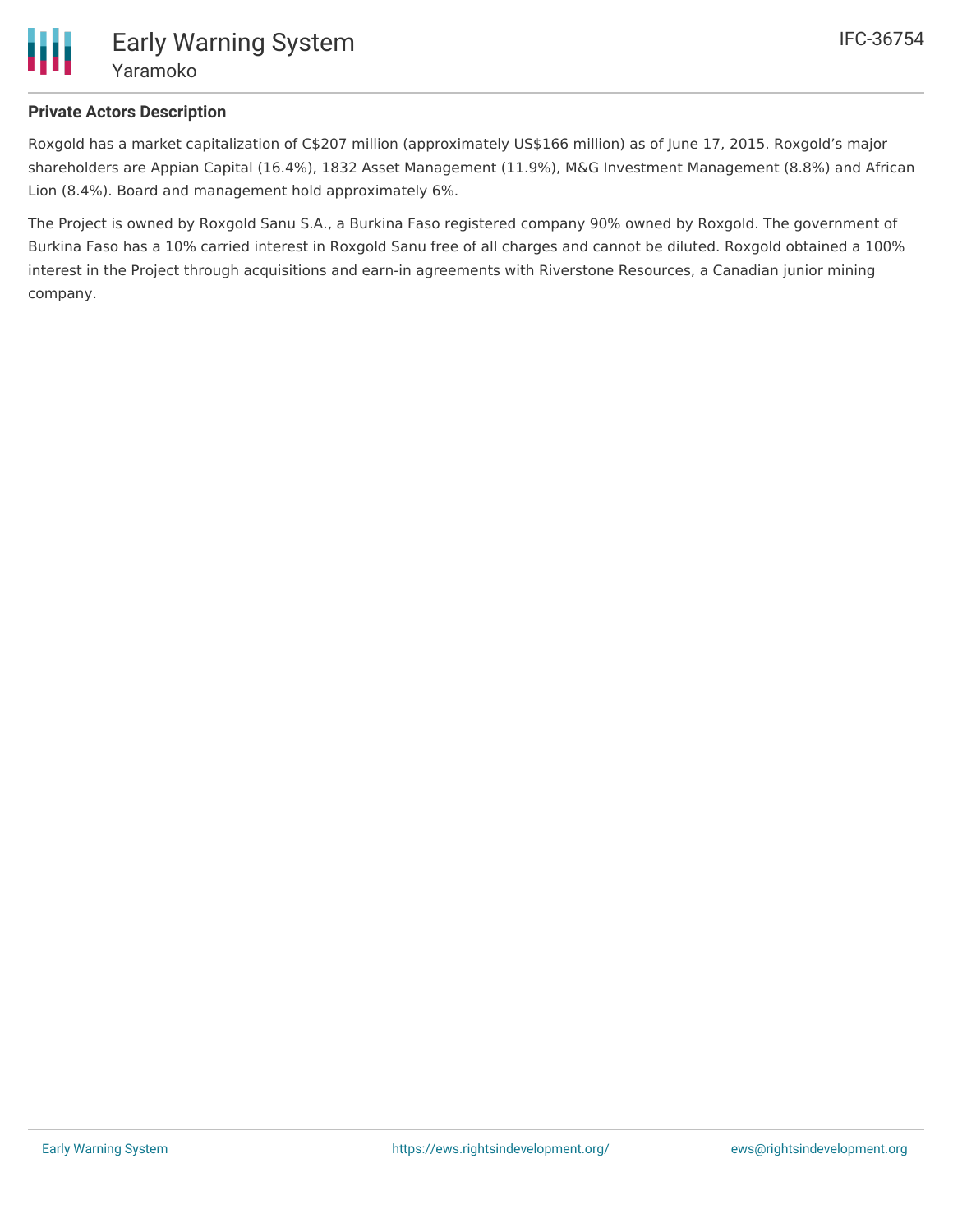

# Early Warning System Yaramoko

| <b>Private Actor 1</b>   | <b>Private Actor</b><br>Role | <b>Private Actor</b><br>1 Sector | <b>Relation</b>          | <b>Private Actor 2</b>            | <b>Private Actor</b><br>2 Role | <b>Private Actor</b><br>2 Sector |
|--------------------------|------------------------------|----------------------------------|--------------------------|-----------------------------------|--------------------------------|----------------------------------|
| $\overline{\phantom{a}}$ | $\overline{\phantom{0}}$     | $\overline{\phantom{0}}$         | $\overline{\phantom{a}}$ | 1832 Asset Management L.P.        | Undisclosed                    | $\overline{\phantom{a}}$         |
| $\overline{\phantom{a}}$ | $\overline{\phantom{a}}$     | $\overline{\phantom{a}}$         | ۰.                       | African Lion Limited              | Undisclosed                    | $\overline{\phantom{a}}$         |
| $\overline{\phantom{a}}$ | $\overline{\phantom{0}}$     | $\overline{\phantom{0}}$         |                          | Appian Capital Advisory LLP       | Undisclosed                    | $\overline{\phantom{a}}$         |
| $\overline{\phantom{a}}$ | $\overline{\phantom{a}}$     | $\overline{\phantom{a}}$         | $\overline{\phantom{a}}$ | M&G Investment Management Limited | Undisclosed                    | $\overline{\phantom{a}}$         |
|                          | $\overline{\phantom{0}}$     | $\overline{\phantom{0}}$         |                          | Roxgold Inc.                      | Client                         | -                                |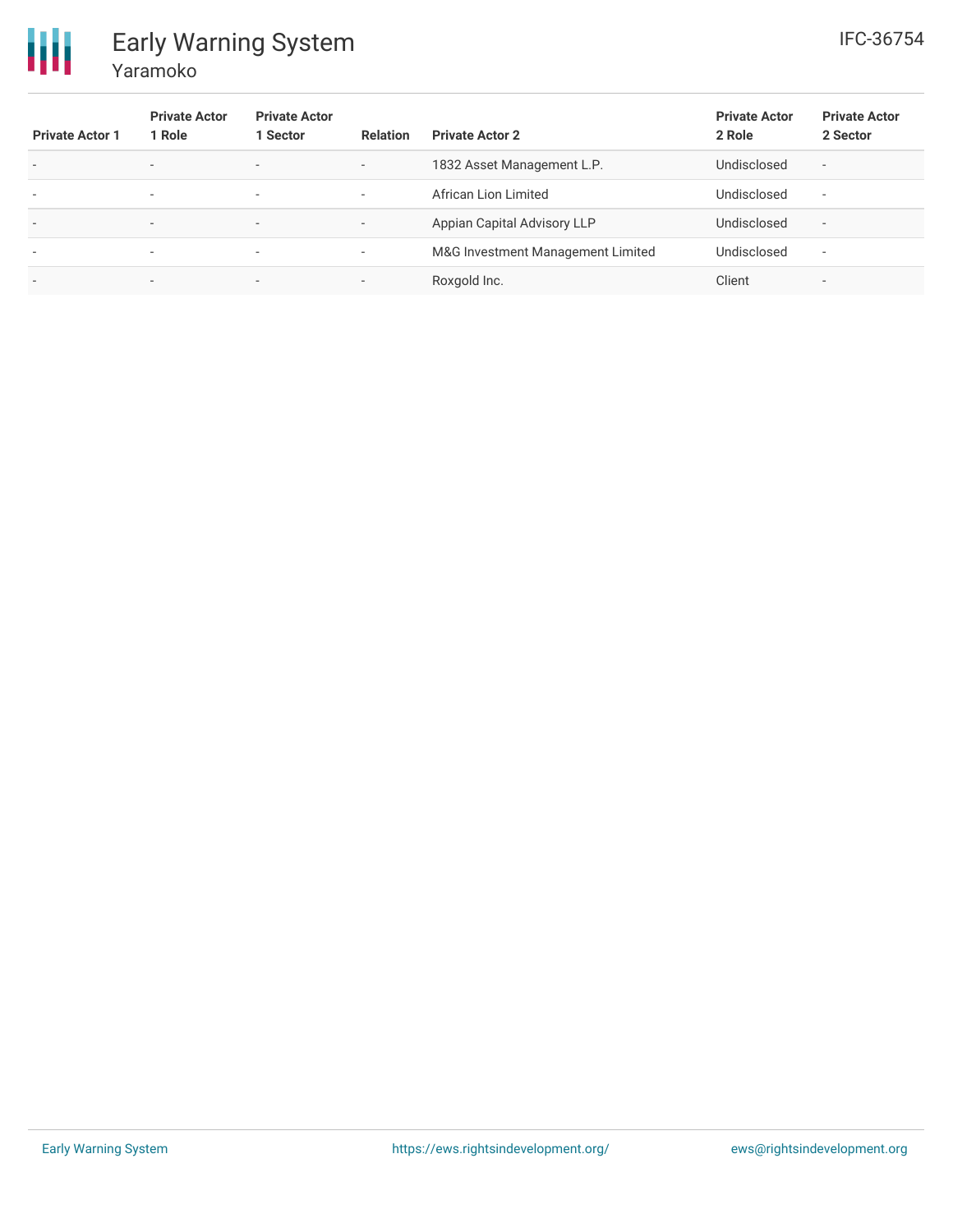

# **Contact Information**

Roxgold Head Office, Canada: ROXGOLD INC. 360 Bay Street, Suite 500Toronto, Ontario M5H 2V6Canada Tel: +1 416-203- 6401Fax: +1 416-203-0341 Email: mailto:info@roxgold.com Website: http://www.roxgold.com Roxgold Burkina Faso: ROXGOLD SANU S.A. 438, Rue Worg-Ntondo, Zone du Bois – Secteur 22 01 BP 4861 Ouagadougou Burkina Faso Tel: +226 25 36 13 57 CONSULTATIONS IFC documents state that, at the local level, a consultative and monitoring committee was established to allow quick and amicable resolution of conflicts that may arise between the mine and the project affected persons, provide a transparent and participatory management of the process of identifying affected assets and ensure that the proposed measures are actually carried out.. This Committee is composed of the Mayor (Chair of the committee), the Secretary General of the municipality, the Prefect of Bagassi, Village Chiefs and land Chiefs of the main villages concerned, Presidents of CVD (Village Development Council) of the major affected villages, two women representatives, the major landowner and three representatives of Roxgold including the Director General. The members of this Committee who represent the Project Affected Persons are responsible for disseminating the mechanism in the first instance, through the traditional channels of communication at the village level.

#### ACCOUNTABILITY MECHANISM OF IFC

The Compliance Advisor Ombudsman (CAO) is the independent complaint mechanism and fact-finding body for people who believe they are likely to be, or have been, adversely affected by an IFC or MIGA- financed project. If you submit a complaint to the CAO, they may assist you in resolving a dispute with the company and/or investigate to assess whether the IFC is following its own policies and procedures for preventing harm to people or the environment. If you want to submit a complaint electronically, you can email the CAO at CAO@worldbankgroup.org. You can learn more about the CAO and how to file a complaint at http://www.cao-ombudsman.org/